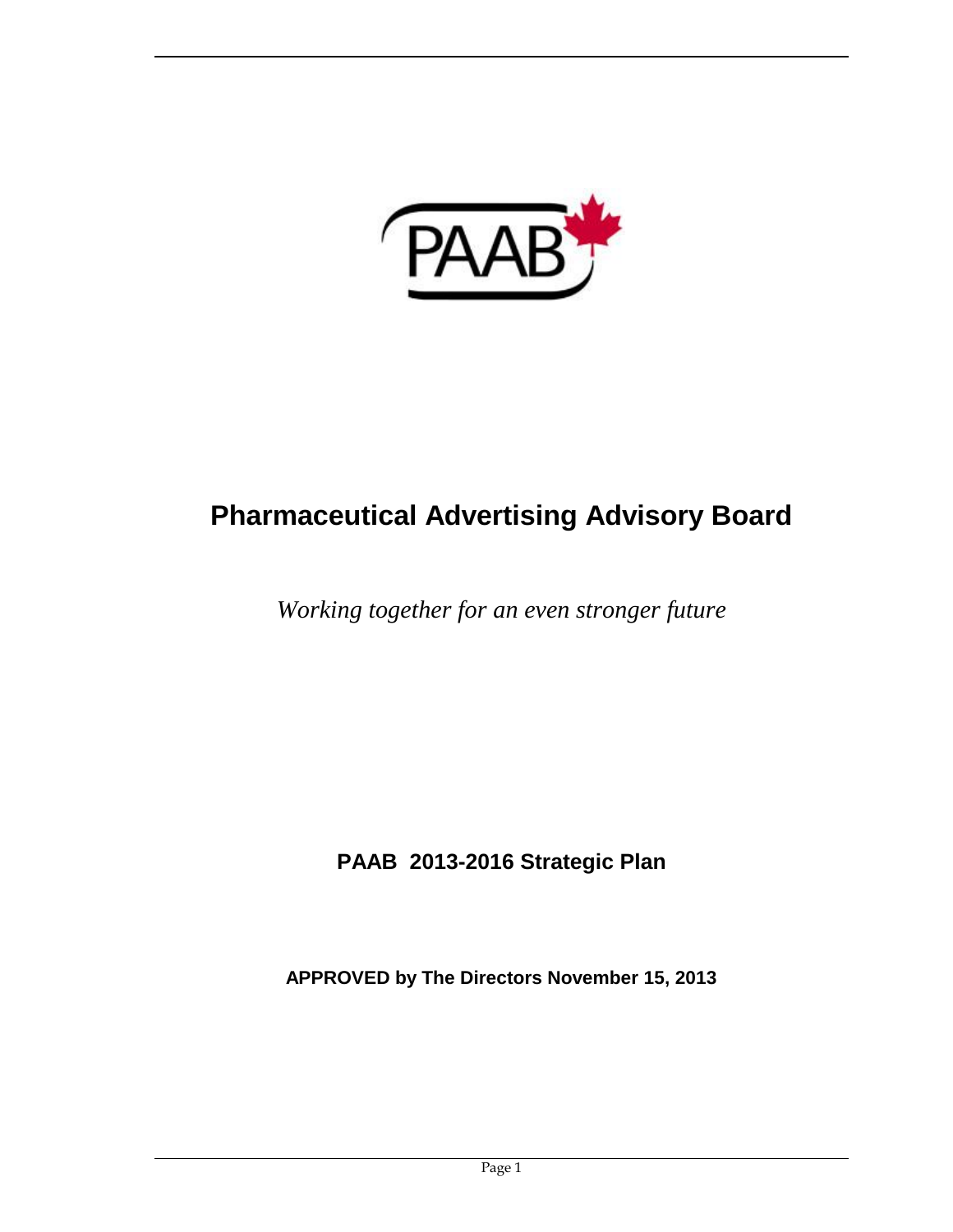## **Strategic Framework 2013-2016**

## **Table of Contents**

|                                                    | Page 3 |
|----------------------------------------------------|--------|
|                                                    | Page 4 |
|                                                    | Page 4 |
| 4. Our commitment to core values anchors our focus | Page 5 |
|                                                    | Page 5 |
|                                                    | Page 7 |

*Exhibit 1* Our 3-Year Vision for an even Stronger Future

*Exhibit 2*

The key issues we face and that need to be addressed in our plans.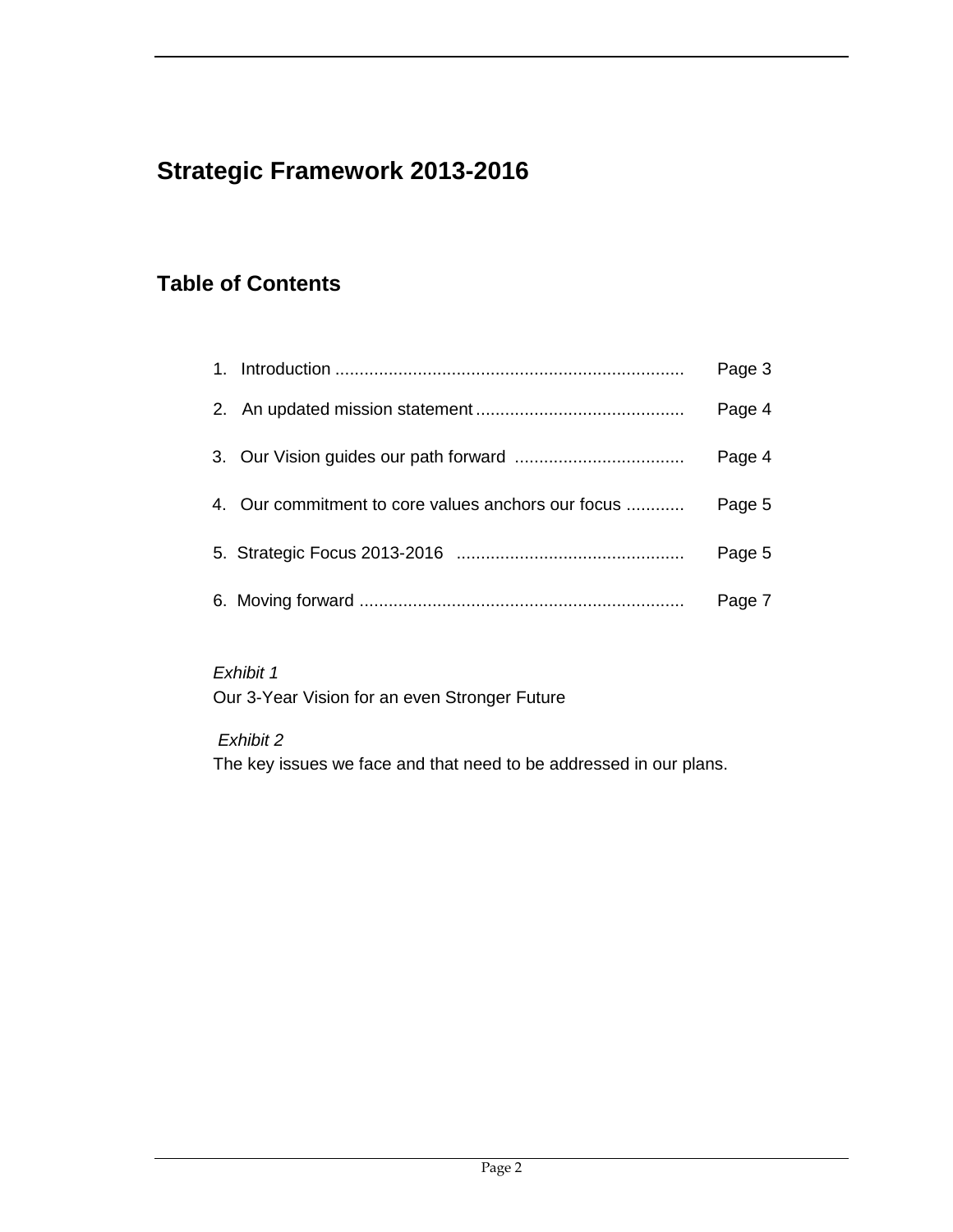#### **1. Introduction**

Successful organizations recognize and celebrate their past achievements while also striving to innovate based on a view of future strength and success. We are proud of the PAAB's 37-year history and of the important service we have provided to our stakeholders. Over the next three years, we seek to further strengthen the organization *by engaging stakeholders in a role and mandate review to reenergize their commitment to the PAAB's role and purpose; by updating, as necessary, and clearly communicating the mechanisms we use to assure stakeholders of consistency in the application of the Code, and by enhancing stakeholder value through communication and training*.

Our clarity of focus, articulated in this plan, is the result of focused dialogue with our Board of Directors and senior managers in April 2013. Successful implementation of the strategic goals outlined in this plan will serve to strengthen PAAB and the benefits we provide to stakeholders within a changing pharmaceutical and health care industry.

As the environment in which we operate becomes increasing complex, we face a variety of challenges – both general and specific. The challenges that have inspired the strategic focus outlined in this plan include:

- A changing regulatory environment. There is an increasing expectation to be more transparent. Physicians and pharmaceutical companies have to explain themselves. Consumer trust may have weakened.
- A changing health care and pharmaceutical landscape including an increase in demand for patient information and intensified pressure on Rx&D to produce real world evidence.
- □ Furthermore, Canadian companies are experiencing increased pressure for compliance in response to complaints and corruption in the US.
- Consumer trust in Canada may have weakened as a result.
- Increase in available technology and increased expectations as a result. PAAB will need to manage the implications of a rapidly evolving e-environment.
- □ More use of controlled advertising.
- Physicians have become more informed consumers of evidence-based advertising and most simply assume pre-clearance by some organization. PAAB? Health Canada? Other?
- Indeed, we face emerging competition from other groups and organizations for the pre-clearance of prescription drugs.
- The Code, while recently updated, needs to remain nimble in order to react to a rapidly evolving environment. For example, personalized medicine is on the horizon and biologics, rare disease medications etc. already challenge our pre-clearance protocols.
- PAAB's role within the industry must be clear to all. PAAB must secure stakeholder support and confidence.

We look to the future with optimism. Together we are prepared to work hard and do what is necessary to secure a strong and proud future for the PAAB and for our stakeholders.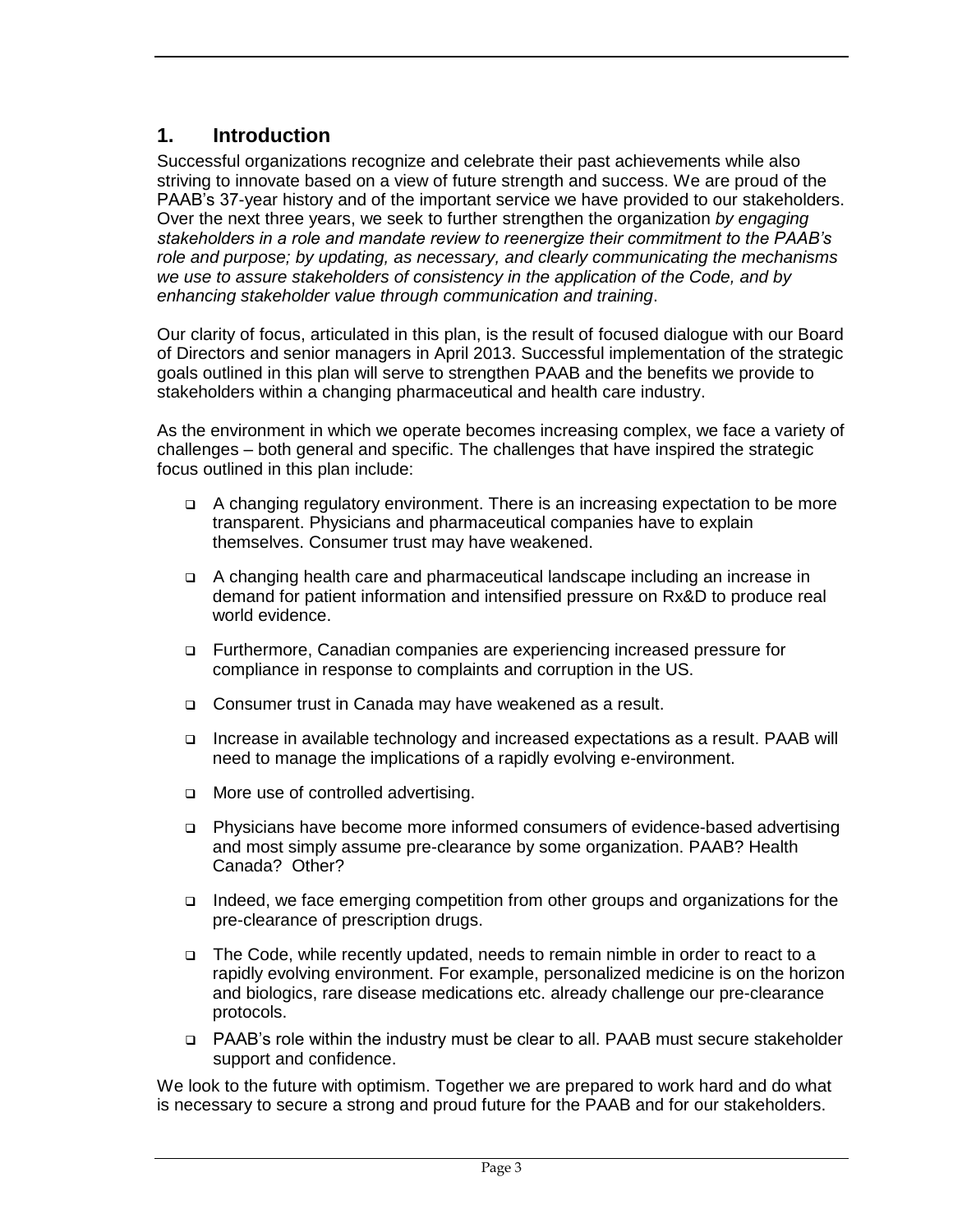## **2. An updated Mission Statement**

Our mission statement is a declaration of our core purpose. PAAB's mandate is to *"serve as an independent review agency with a primary role to ensure that healthcare product communication for prescription, non-prescription, biological and natural health products is accurate, balanced and evidence-based and reflects current and best-practice."* (Code of Advertising Acceptance, 2009)

The leadership team sees no reason to change this description of PAAB's fundamental mandate or purpose, though does suggest a slight modification to the wording of our Mission statement to clarify the intent of our work.

Accordingly, we present the following updated Mission statement. We believe that this revised statement fully captures the core purpose of the PAAB and our intended impact.

*"PAAB's mission is to provide a preclearance review that fosters trustworthy healthcare communications within a regulatory framework for the benefit of all stakeholders."*

## **3. Our Vision guides our path forward**

Within the context of our mandate, we have highlighted a vision that speaks to the intended impact of the work we do. Our challenge over the next three years will be to extend our reach within our mandate. For example, over this period interpretation of this vision may include medical devices associated with prescription drug use.

*Evidence-based healthcare product communication that promotes optimal health.*

We recognize this Vision as more than a simple statement of goal: Rather, it will continue to define and inspire decision-making in the years ahead.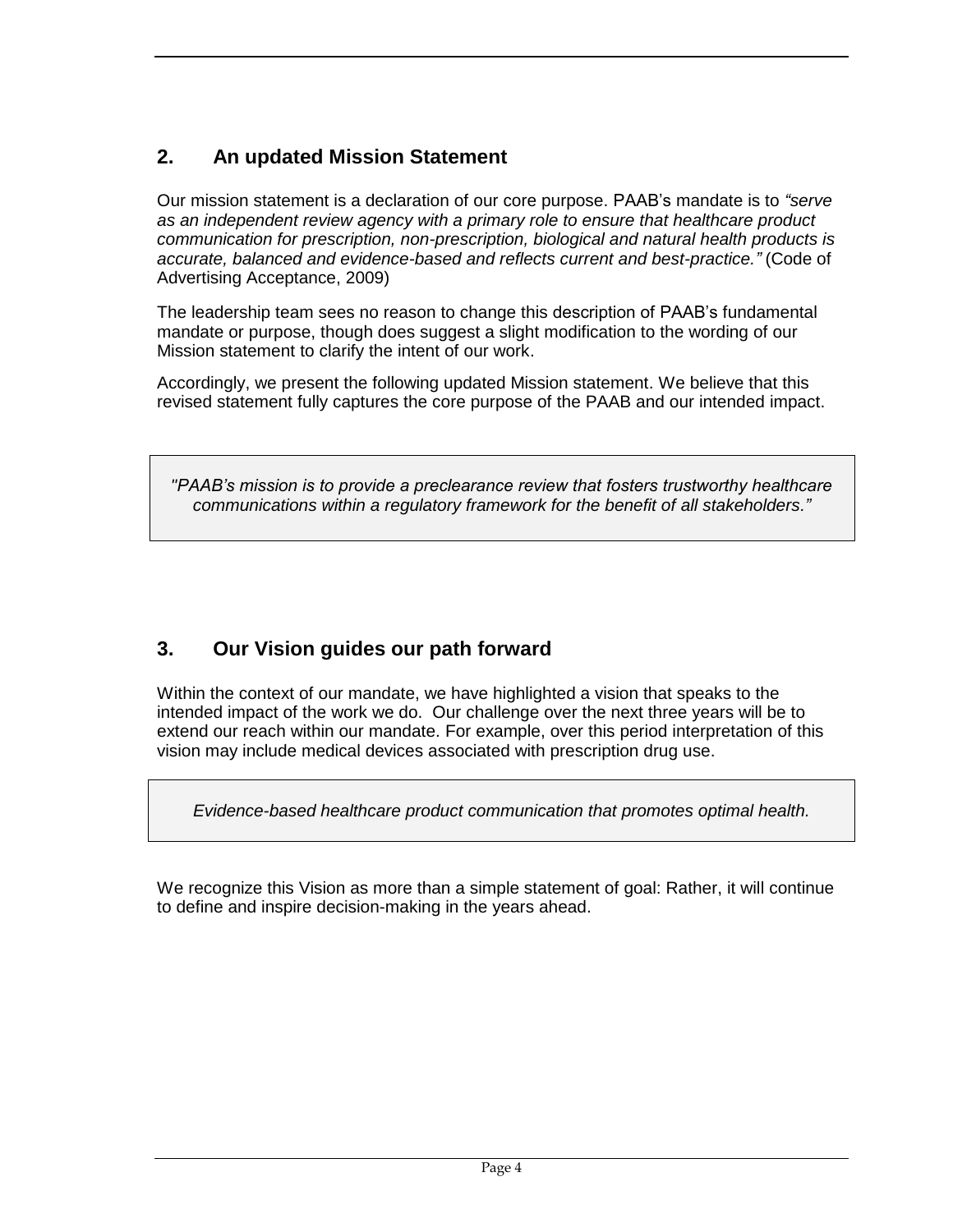#### **4. Our commitment to core values anchors our focus**

Over the years, PAAB has evolved to meet changing needs. At every decision-point, our flexibility has been grounded in our fundamental commitment to core values. This unwavering commitment continues to inform our current focus.

| <b>Our Core Values</b> |
|------------------------|
| <b>Integrity</b>       |
| Competency             |
| Credibility            |
| Independence           |
| Excellence and         |
| Transparency           |
|                        |

It is important to note that no one of these values takes priority over the other. Rather, they are inextricably intertwined, our ability to uphold one being very much dependent on success in upholding each of the others.

### **5. Strategic Focus 2013-2016**

Any organization's success is typically proportional to its ability to focus. Accordingly, in this plan we recommend seven strategic goals within three key priorities consistent with the conclusions highlighted in Exhibits A and B attached.

Our seven strategic goals have been organized within three key priorities. To:

- *A. Engage stakeholders in a role and mandate review to ensure that the work that we do is well understood, accepted and endorsed. Furthermore, ensure that we have strong and effective governance arrangements to support delivery of this mandate.*
- *B. Update, as necessary, and clearly communicate the mechanisms we use to assure stakeholders of consistency in the application of the Code, and to*
- *C. Enhance stakeholder value through a variety of mechanisms including enhanced communication and targeted specialized education programs.*

The Commissioner and his staff team will develop a detailed plan to support the implementation of the goals within each priority. He will report progress in efforts to achieve these goals at each Board meeting. Furthermore, an annual review will be completed and additional goals developed as these first goals are achieved. Thus through the three-year life of this plan we will continue to set goals to advance our efforts to achieve our Vision for an even stronger and more effective PAAB.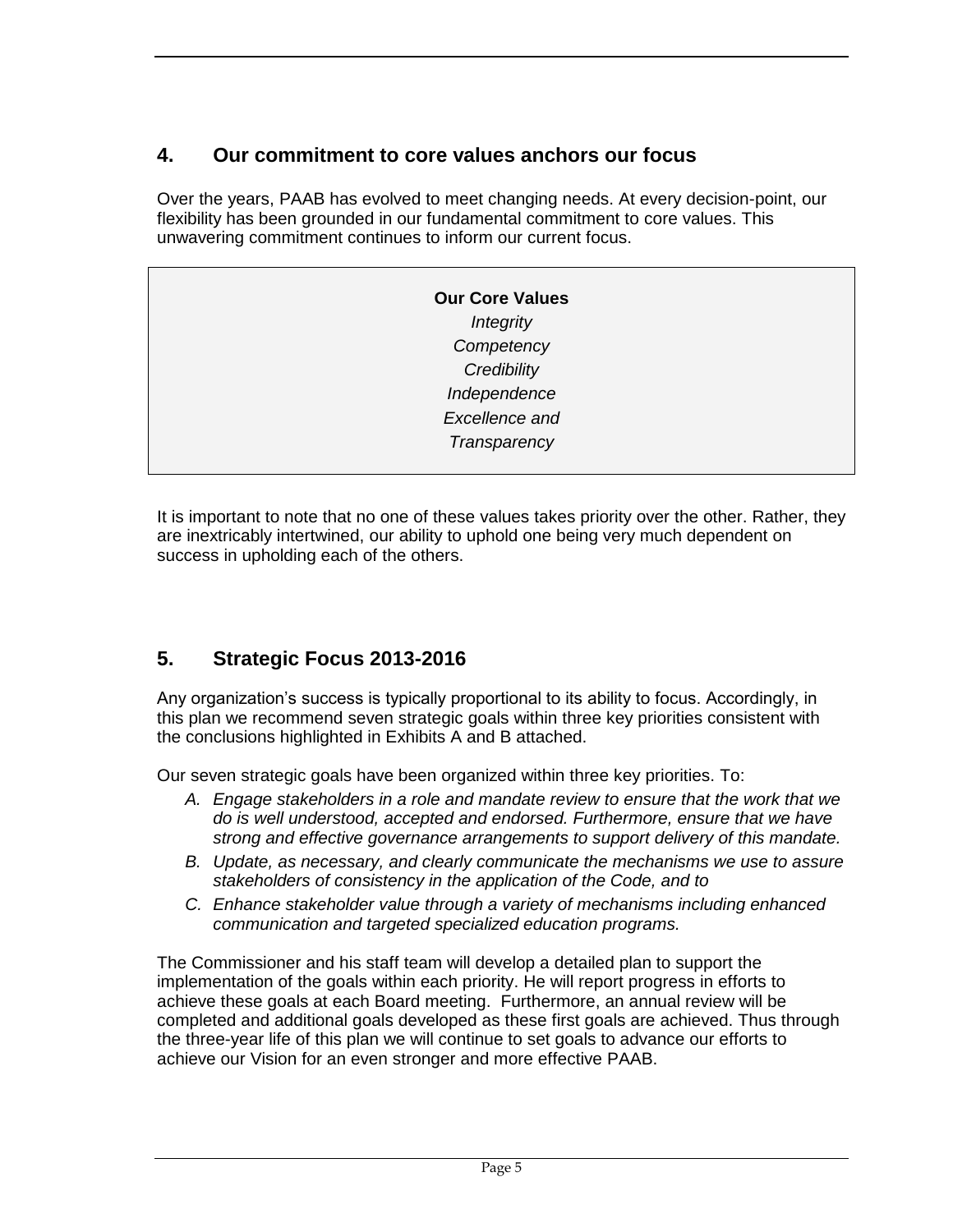The additional detail highlighted in our planning session is highlighted below:

*Engage stakeholders in a role and mandate review to ensure that the work that we do is well understood, accepted and endorsed. Furthermore, ensure that we have strong and effective governance arrangements to support delivery of this mandate*

#### **Our strategic goals within this commitment**

- 1. Undertake an independent review of PAAB's governance structure and mandate to address challenges of conflict of interest and to seek opportunities to extend our reach within our approved mandate (e.g. product monographs? Medical devices?) This review should also determine which governance structure will best support PAAB to make strategic decisions in future. (Policy Governance? A hybrid model? Etc.)
- 2. Undertake governance training for all directors.
- 3. Advocate for regulatory clarity and movement towards funding models that reduce conflict of interest. Seek a requirement by Health Canada that all healthcare products be pre-cleared.
- 4. Formalize and enhance the consultative and advisory role of the organization

#### *Action steps recommended in our planning session:*

- Commit funds to this initiative
- Establish a start and end date for the project
- Seek support from a third party approved by the Board
- Scope of review to include a definition of "*who are PAAB's stakeholders?*"
- Ask Alain Musende as our Heath Canada contact to support this initiative.

*Update, as necessary, and clearly communicate the mechanisms we use to assure stakeholders of consistency in the application of the Code*

#### **Our strategic goals within this commitment**

- 5. We need a plan to address the perception of review inconsistency. Commissioner to form a committee consisting of one member of each of the four trade association members of PAAB. Committee findings will be posted on the PAAB web-site.
- 6. Perform a gap analysis on the code on an annual basis with a report presented back to the Board.

#### *Action steps recommended in our planning session:*

- Make sure that PAAB understands what are the common themes in inconsistencies that are identified. Develop a plan to address these.
- Seek granular data not just aggregated.
- Consider how the results of a review are communicated
- Form a Code Committee of the Board with a mandate to create a process for the review.

The detail that inspired this focus is attached as Exhibit 2.

#### **6. Moving forward**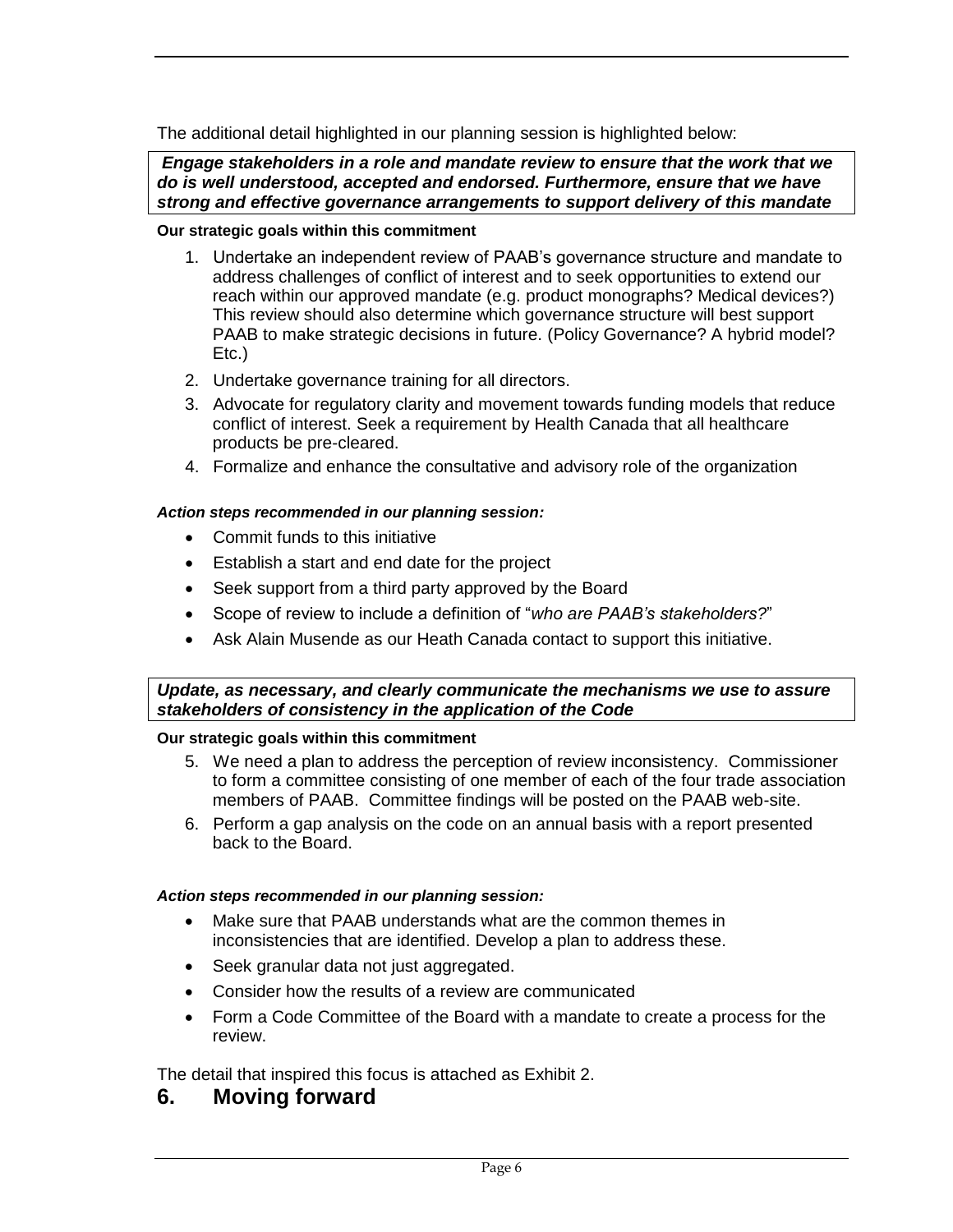Our success in the past, and the clarity of focus that is suggested here will be the foundation on which we will build a strong future in the years ahead. We are confident that success in addressing these goals will result in our becoming an even more effective preclearance agency. We recognize that we must not be complacent or resistant to change. PAAB must adapt in order to thrive and remain acceptable to stakeholders in the years ahead.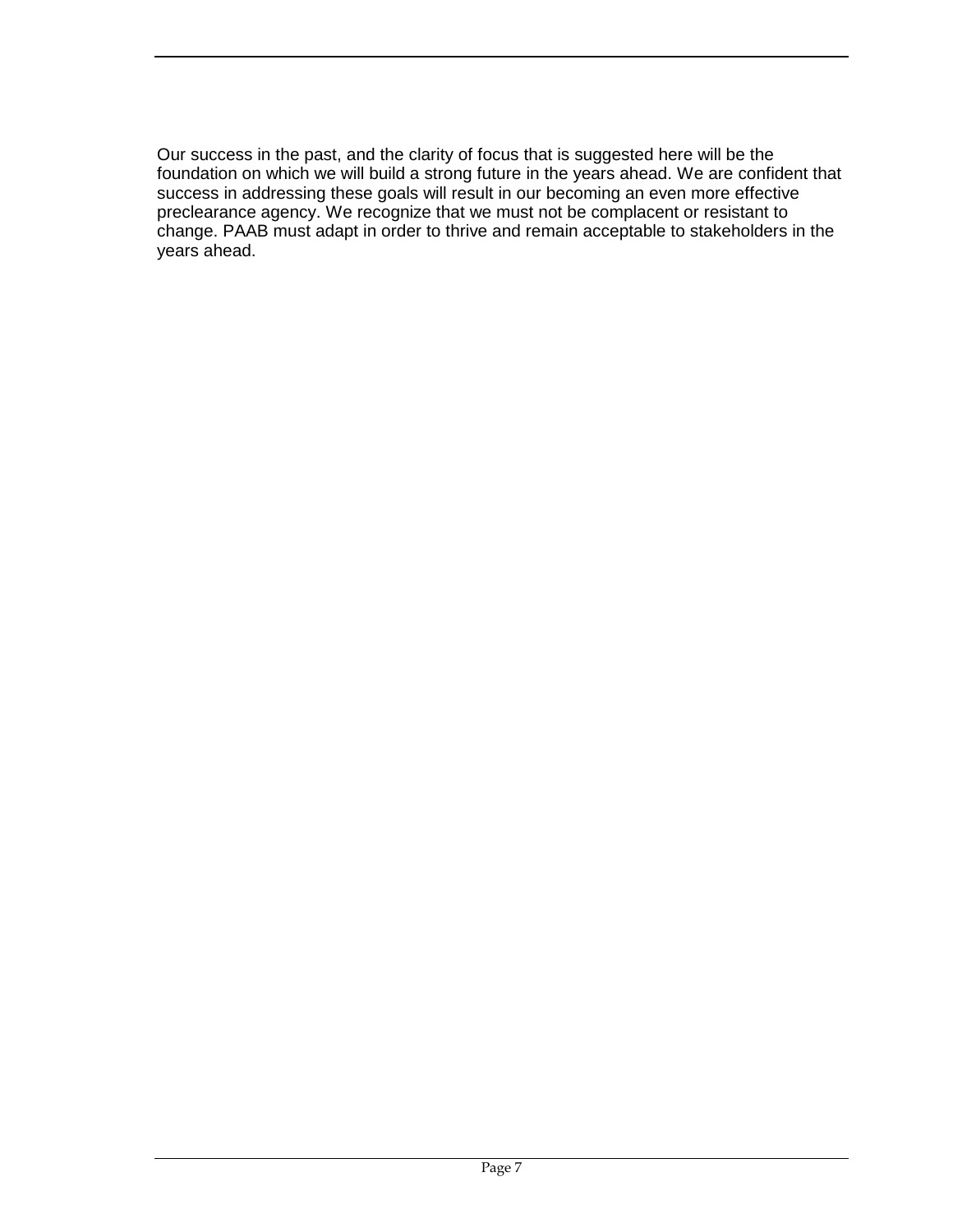| <b>Exhibit 1 - Our 3-Year Vision for an even stronger future</b> |  |
|------------------------------------------------------------------|--|
|------------------------------------------------------------------|--|

| Who we are and what we do                                                                                                                       |                                                                                      |                                                                                                                                                                           |                                              | How we do it                                                                                                                                                     |                                                                                                                                                                             |                                      |                                                                  | <u>and</u> | Impact                                                   |
|-------------------------------------------------------------------------------------------------------------------------------------------------|--------------------------------------------------------------------------------------|---------------------------------------------------------------------------------------------------------------------------------------------------------------------------|----------------------------------------------|------------------------------------------------------------------------------------------------------------------------------------------------------------------|-----------------------------------------------------------------------------------------------------------------------------------------------------------------------------|--------------------------------------|------------------------------------------------------------------|------------|----------------------------------------------------------|
| Agency of choice for all drug advertising/communication                                                                                         |                                                                                      |                                                                                                                                                                           |                                              | Flexibility in a changing environment, considering the patent cliff<br>and the need for objectivity and adaptability while remaining<br>consistent and unbiased. |                                                                                                                                                                             |                                      |                                                                  |            |                                                          |
| Excellence in<br>providing<br>expertise:<br>reduces time<br>and cost of<br>preclearance<br>to industry.<br>Industry sees<br>us as a<br>partner. | <b>Regular Code</b><br>updates that<br>react rapidly to a<br>changing<br>environment | Advocacy with<br>Health<br>Canada for<br>improvement                                                                                                                      | PAAB review<br>of consumer<br>Rx information | Excellence in<br>Governance                                                                                                                                      | Enhanced<br>communication<br>and<br>collaboration<br>with<br>stakeholders<br>and continued<br>efforts at<br>transparency                                                    | Targeted<br>specialized<br>education | Movement<br>towards<br>funding<br>models that<br>minimize<br>COI |            | Strong<br>relationships<br>with all PAAB<br>stakeholders |
| Agency that<br>brings value to<br>advertising<br>and<br>communicatio<br>n.                                                                      | Consistency and<br>fairness in Code<br>interpretation                                | Outreach:<br>Seek to<br>expand<br>outreach effort<br>to include<br>health care<br>practitioners<br>and the public.<br>Include HC in<br>our efforts to<br>engage<br>HCP's. |                                              | <b>Expand Board</b><br>e-expertise                                                                                                                               | PAAB to make<br>their procedures<br>and approach<br>and decisions<br>more<br>transparent to<br>stakeholders.<br>And increase<br>outreach to<br>improve cost to<br>industry. | Certification<br>program             |                                                                  |            | Improved<br>perception of<br>independence                |
| Broaden and<br>clarify<br>consultative<br>role of PAAB                                                                                          | Increase and<br>expand PAAB's<br>scope: DTC,<br>pet, Devices etc.                    | Regulatory<br>advertising,<br>consultation<br>for non-<br>preclearance.                                                                                                   |                                              |                                                                                                                                                                  |                                                                                                                                                                             |                                      |                                                                  |            |                                                          |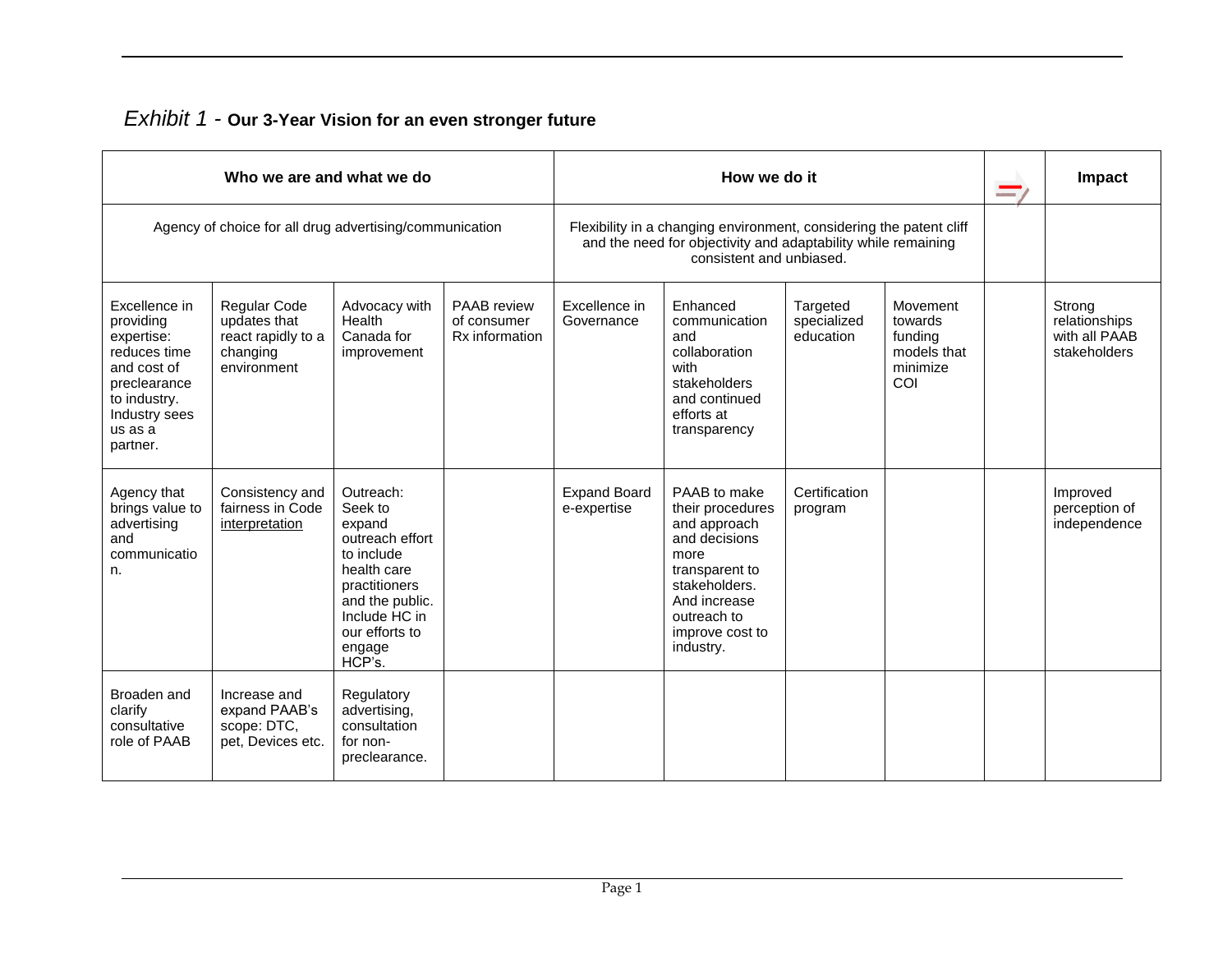| PAAB<br>Explore<br>expansion (US?<br>continually<br>EU?)<br>demonstrates<br>value to all<br>stakeholders | Regulations<br>that provide<br>clarity and<br>mitigate<br>conflict of<br>interest |  |  |  |  |
|----------------------------------------------------------------------------------------------------------|-----------------------------------------------------------------------------------|--|--|--|--|
|----------------------------------------------------------------------------------------------------------|-----------------------------------------------------------------------------------|--|--|--|--|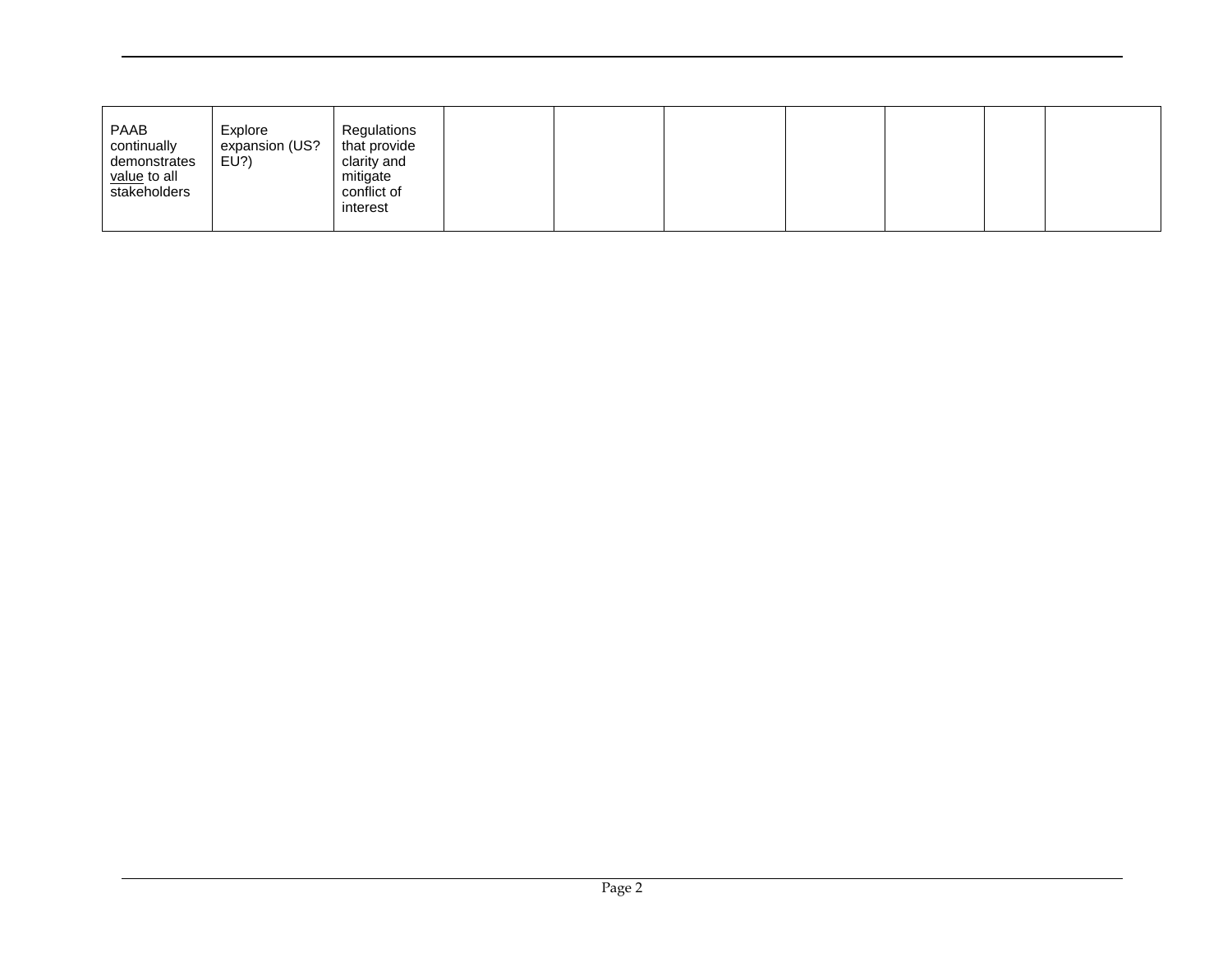## *Exhibit 2* – **The key issues we face and that need to be addressed in our plans.**

We need to ...

| Engage stakeholders in a role and mandate review<br>to update commitment to the PAAB's role and<br>purpose |                                                                                                                            |                                                                                       | Update, as necessary, and clearly<br>communicate the mechanisms we use to<br>assure stakeholders of consistency in the<br>application of the Code                                                                                                             |                                                                                                                             | Enhance stakeholder value                                                |                                                                                                                               |  |  |
|------------------------------------------------------------------------------------------------------------|----------------------------------------------------------------------------------------------------------------------------|---------------------------------------------------------------------------------------|---------------------------------------------------------------------------------------------------------------------------------------------------------------------------------------------------------------------------------------------------------------|-----------------------------------------------------------------------------------------------------------------------------|--------------------------------------------------------------------------|-------------------------------------------------------------------------------------------------------------------------------|--|--|
| We need to<br>undertake an<br>independent<br>Governance<br>review                                          | Advocate for<br>regulatory<br>clarity and<br>movement<br>towards funding<br>models that<br>reduce conflict<br>of interest. | Formalize and<br>enhance the<br>consultative/advis<br>ory role of the<br>organization | We need a plan to<br>address the perception<br>of review inconsistency                                                                                                                                                                                        | Perform an annual<br>gap analysis on the<br>Code and report back<br>to the Board                                            | Improve<br>listening and<br>communication<br>with<br><b>Stakeholders</b> | We need to<br>continue to<br>educate and train<br>internally and<br>externally                                                |  |  |
| Review<br>Governance to<br>avoid, mitigate<br>perceived<br>conflict of<br>interest                         | Seek Health<br>Canada policy<br>definition to<br>ensure that<br>Industry<br>adheres to<br>section 9                        |                                                                                       | Action recommended:<br>7. Make sure that<br><b>PAAB</b><br>understands<br>what are the<br>common<br>themes in<br>inconsistencie<br>s that are<br>identified.<br>Develop a plan<br>to address<br>these.<br>8.<br>Seek granular<br>data not just<br>aggregated. | Recommended<br>action:<br>Form a Code<br>Committee of the<br>Board with a mandate<br>to create a process<br>for the review. | Increase the<br>value of PAAB<br>to our<br>stakeholders                  | We need to<br>modify and<br>segment our<br>training and<br>outreach activities<br>to lead to more<br>targeted<br>initiatives. |  |  |